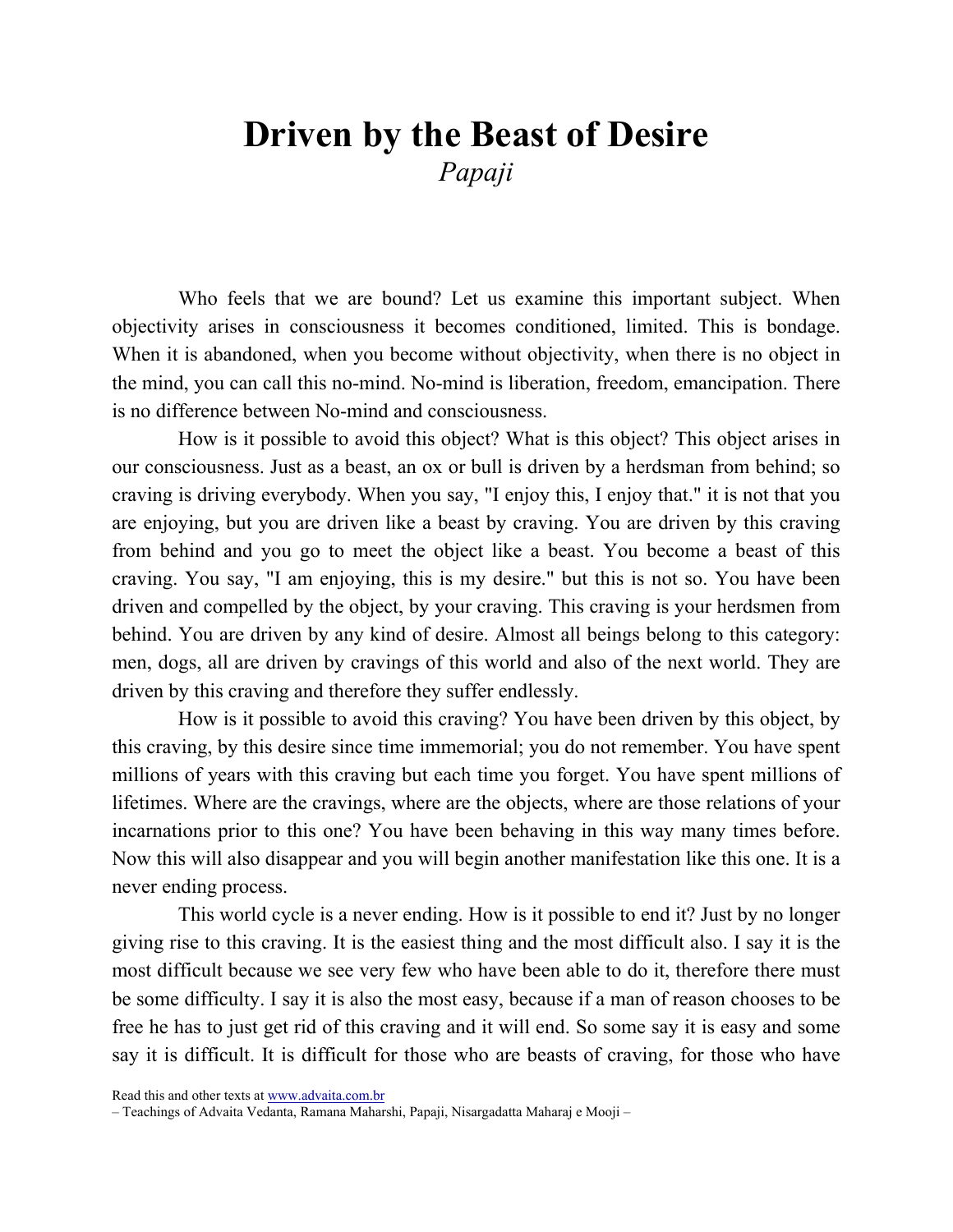attachments, for them it is difficult. But in their final incarnation or in the company of some good person, in contact with a sage, they will understand how to get rid of this craving. Staying near a sage they will come to know. This can be difficult; this can be very easy.

I remember a story. There was a king who learned from his guru how to be free, and he became free. As a king he was free. His wife, the queen, also used to go to the sage and she was also free. They had two sons. The elder also became free but the younger was too young. He had been hearing about the same subject but he could not do it. He was not very much attached. He had lost about fifty percent of his ego but yet he was somewhat attached. One brother was in difficulty, the other had done his work, and both parents had done it.

The king, the father of these two boys, died. The queen was very fond of her husband. She said, "Why should I live here now? We have lived together, why don't I go to this king? I'll give him company." She knew how to dispose of the elements. Our bodies are composed of five elements: earth, water, fire, air, and akash, or space. That is what our body is made of, and that is what is outside of us. Earth, water, fire, air and akash are all outside of us. Just as we borrow some money from our friends and return it, so we have borrowed these elements to fulfill our place. We borrow earth from earth, water from water, fire from fire. This Queen knew the art of disposing of her body and she turned back the loan. That which had been taken from the earth, the earth part of the body, is returned to the earth; the liquid of the body is returned to water, fire to fire, the air that we breath in and out is returned to air, and space to space. So she also disappeared.

This is an art. It belongs to yoga but everybody can practice it; it is not very difficult. Kabir did it recently in his lifetime, and many other people who prefer to disappear in this way have done it. At Kabir's death the Hindus claimed he was a Hindu and wanted to cremate him, and the Muslims said he was a Muslim and wanted to bury him. So they were having a dispute. His body was covered and they went near the body to drag it away and there were only two flowers! His samadhi is near here in UP near Gorakpur; he lived nearby in Magar. So one flower was cremated, the other flower was buried!

Like this the queen departed. The eldest son performed the ceremony which has to be performed for departed parents with great honor and respect. He did not feel any kind of sorrow. "My parents were enlightened. I am also enlightened by my enlightened

Read this and other texts at www.advaita.com.br

<sup>–</sup> Teachings of Advaita Vedanta, Ramana Maharshi, Papaji, Nisargadatta Maharaj e Mooji –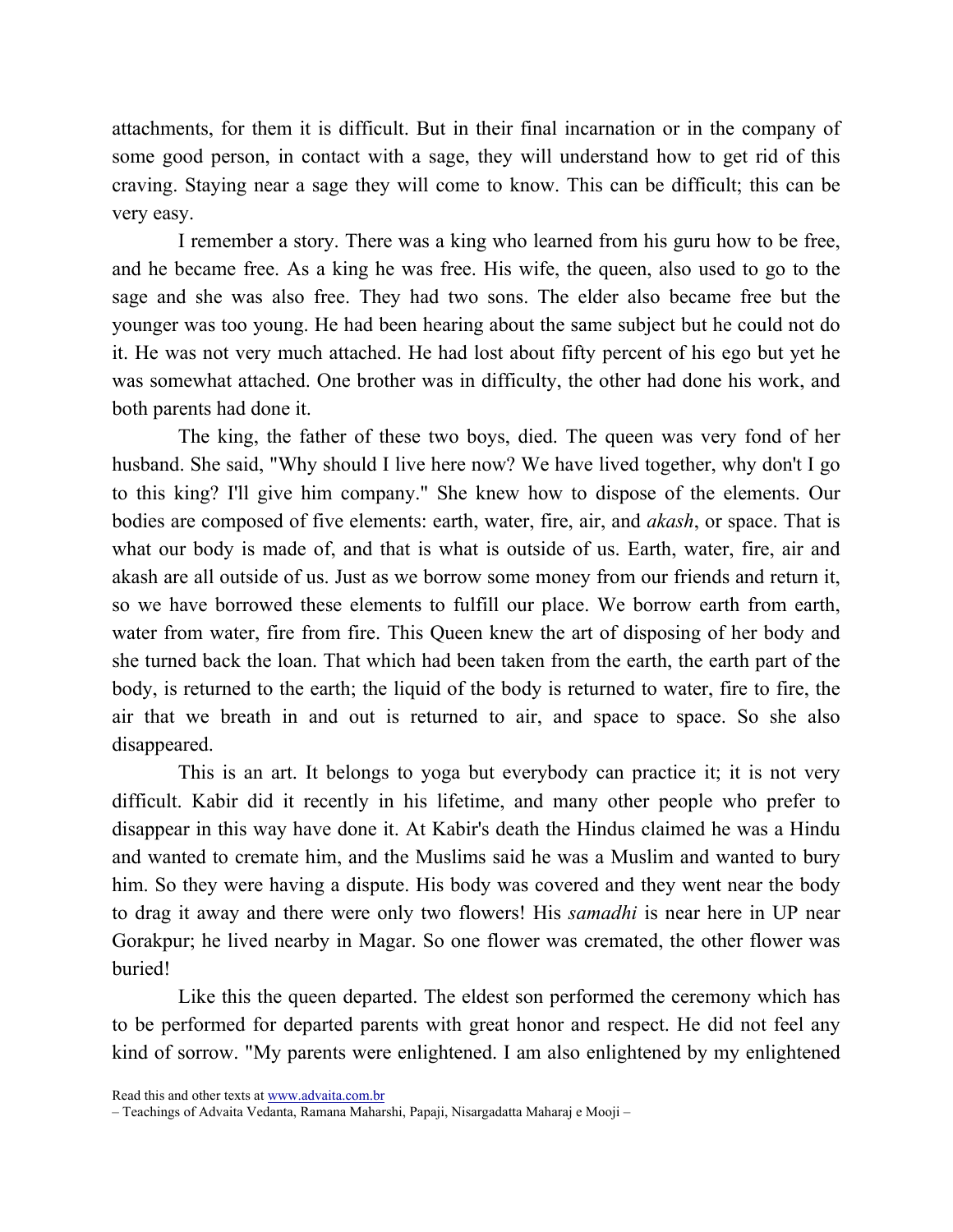parents. They are happy. They have gone to the region beyond this concept and I can see where they are." The younger brother was crying and sobbing. His brother was asking, "My dear brother, why are you sobbing? Why? What's the matter with you?" But he didn't listen. He said, "Your parents were enlightened people. They are not to be born again. You should be happy." The younger brother didn't listen. He said, "You are crying for those who are very happy at this time. And you have had many parents like these your recent parents. You must cry for them also. You have been a tiger, what about your tiger parents? You have been a fish, what about your fish parents? You have been a mosquito, what about your mosquito parents? You have been a tree, what about your tree parents? You must cry for them also. Why don't you cry? I can show you all your millions of parents now, you can see them. I can also show you your recent parents now. I can see them and you don't because you are not an enlightened person. Therefore, you are crying, you are suffering. You will have to suffer."

This boy understood his brother. We can also end bondage if we give up craving for objects. How is it possible to stop this craving? How did this boy do it? How did his parents do it? When the craving arises in consciousness it has to arise from somewhere. "I want this. I want that." is all in-between. When you become an experiencer you want to enjoy objects of experience. To have enjoyment of any object you must first become the experiencer and create an object of experience. These two things must be there: The seer and the seen.

Between the experiencer and the experienced there is experiencing. You are that experiencing alone. You are neither the experiencer nor the object of experience. This is missed. "I am experiencing both the seer and the seen. I am seeing." This you forget. You think, "I am the seer and this is the object of sight." We miss what is in between. If you stay between them in experiencing - this is consciousness. Everyone is having this experience of consciousness always. You will have to question this experience, between experiencer and experienced. What is this which is experiencing which is neither subject nor object? You will have to inquire into this. Or directly ask yourself, "Who am I? Who am I? Who am I?"

Many people have difficulty in understanding this. Every day I receive letters from people who find it difficult to follow this. Not everyone is capable of arriving at this understanding or making this inquiry. It needs some discipline, some ground that has not been fulfilled. It is not possible to be engaged and busy with enjoyment of the senses and fulfilling your cravings on the one hand; and also wanting to be free, wanting to attend

Read this and other texts at www.advaita.com.br

<sup>–</sup> Teachings of Advaita Vedanta, Ramana Maharshi, Papaji, Nisargadatta Maharaj e Mooji –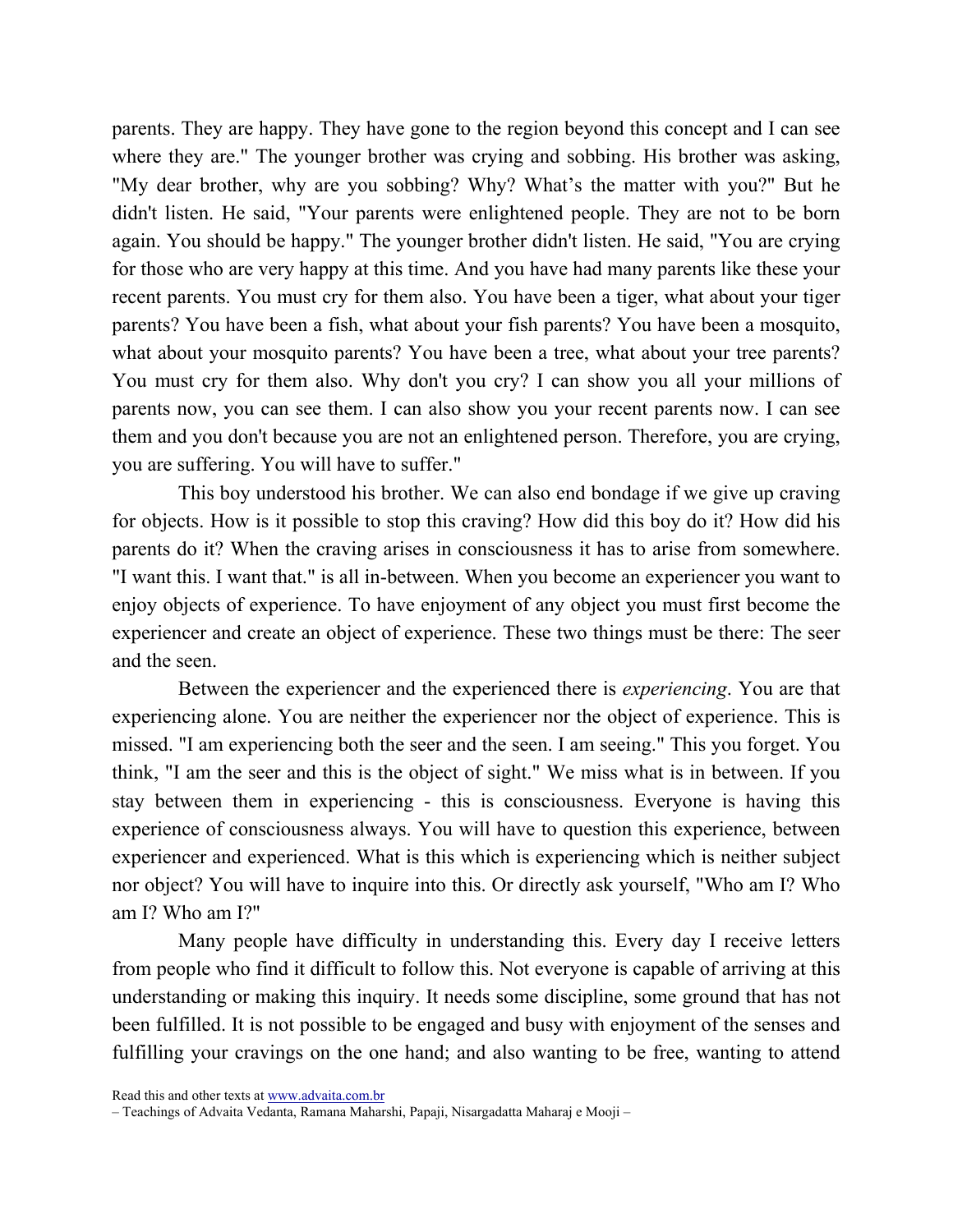satsang, wanting to make this quest for self-knowledge on the other hand. This difficulty exists for those who are not free of running after desires and cravings. It is not possible to have both things at the same time. If you want to enjoy the world nobody is stopping you. The world is there to enjoy, so enjoy it! And if you are already satisfied then return now to your own Self for enjoyment, having enjoyed your own beauty, your own consciousness, your own bliss, you have enjoyed everything. Either this is the time of satisfaction or you run after things. Nobody has ever been satisfied running after these objects. As one object is fulfilled in the mind there are thousands waiting in queue. You have spent millions of years picking up one object after another.

Those people who have found that these cravings cannot be fulfilled are fit for the instruction of the teacher. They come, saying, "Now let me have knowledge." They have come for instruction and it will work. A dull mind which is engaged somewhere else is not listening to the instruction of the teacher and will not get the teaching although the teaching is the same. It is said that those who listen to the teaching, those who come to the teacher, those who have satsang are in their last incarnation. They have tried everything else without finding satisfaction. They could not find it last time so they have returned with only this desire for freedom. When there is only the desire for freedom they will attain freedom. Whatever age they may be they will set off one day to find the teacher, and sitting with the teacher this instruction will drive deep into their heart. They will see that here is wisdom and here is light.

Trouble comes for those who are engaged elsewhere and still say, "We want to be free". This is not going to pay them at all. If you have *amritam* and cyanide in the same cup it will not work. If you have to take cyanide, take it cleanly and see the result. That is the result that you have always been seeing. Now is the time to taste a drop of amritam, of nectar, of bliss. What is this nectar? It is bliss, it is consciousness, it is existence. Nectar is that which, having tasted it, you get complete satisfaction with no more searching, with no more coming and going. The only trouble is this: You cannot at the same time have enjoyment of the senses and freedom. You will have to decide. Or use up your life and have another life; there is no problem. Each one of us has already lived 8.4 million incarnations to be here today. If this is enough then let us now aspire for freedom and for freedom alone, and let us see what happens.

We are not speaking of any method anymore - you have had enough methods. Certainly no method is going to give you freedom because every method will need body, mind and senses. Whatever you do - whether you travel to holy shrines, to holy rivers, to

Read this and other texts at www.advaita.com.br

<sup>–</sup> Teachings of Advaita Vedanta, Ramana Maharshi, Papaji, Nisargadatta Maharaj e Mooji –